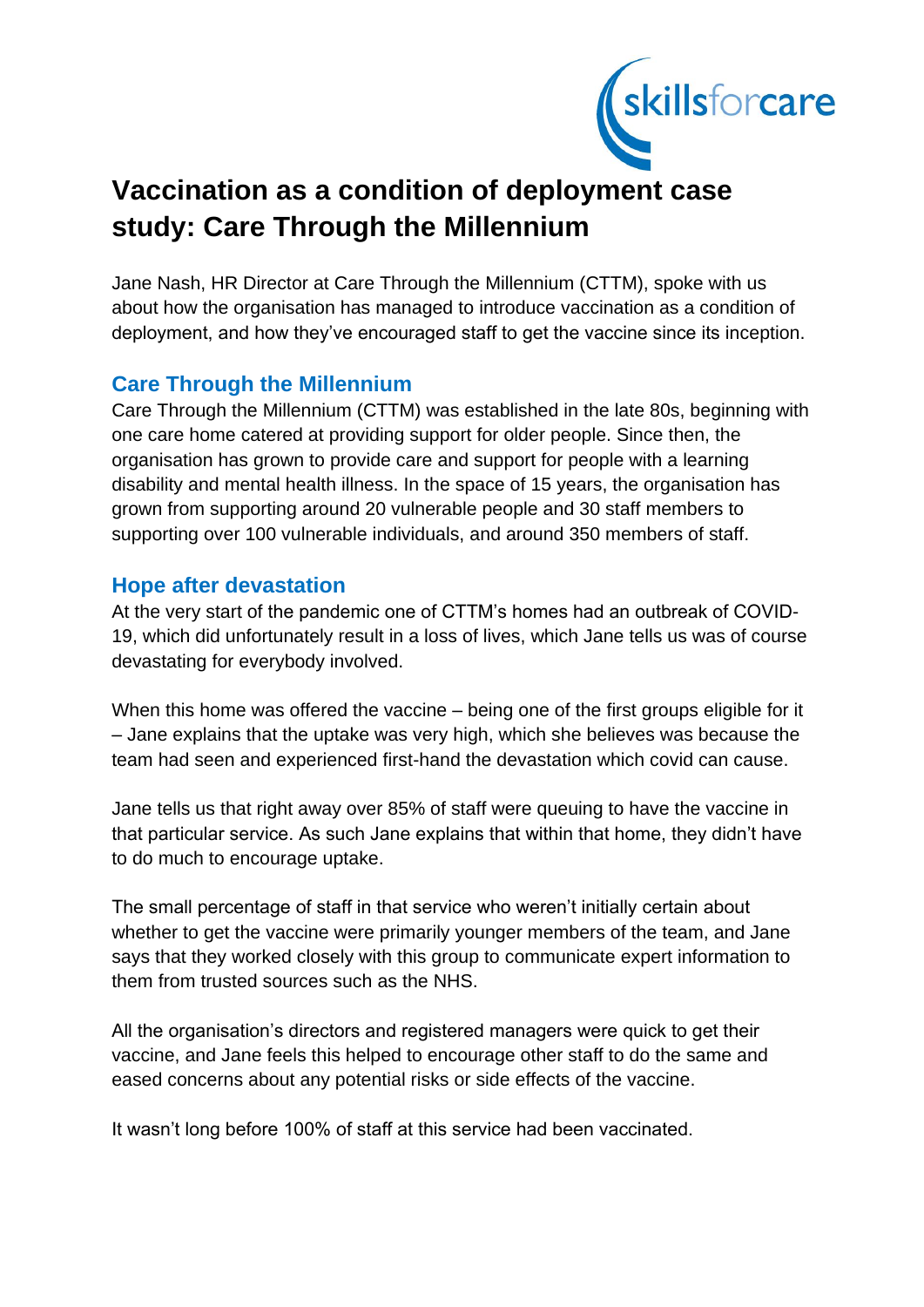

# **Sharing from experts**

For CTTM one of the key solutions to promoting uptake to staff who did have concerns over the vaccine, was providing information from external expert sources.

Jane tells us that they found the communications from British healthcare professional Professor Jonathan Stafford Nguyen Van-Tam MBE particularly beneficial and pointed their staff to his webinars for clearly communicated insights. The team also have access to an in-house consultant psychiatrist and staff were able to speak to him about their concerns over the concept of getting a vaccination.

Jane explains that CTTM also took a strict line on making sure that misinformation and conspiracy theories about the vaccine were not spread around the organisation, and that they communicated this with staff from very early on to discourage this.

She explains it was important that this was "brought to the forefront and dealt with appropriately and shut down."

## **Dealing with resistance**

Whilst the one home quite quickly reached 100% uptake, across their other services there was some more resistance from staff who were unsure.

Jane explains the first step to managing this was in having conversations and discussing individually with each team member their concerns, as well as conducting a risk assessment with them discussing the risk they could be at from COVID-19 and how the vaccine could help protect them and the vulnerable individuals who they support.

Another important step was making colleagues who'd already had the vaccine available for those who had not, to talk to about any concerns.

The team also made sure to provide plenty of support for staff getting vaccinated, making sure they were able to take time off to attend their appointment and to recover from any side effects. They gave everyone who had the vaccine an extra day of annual leave – which did improve uptake by around 10%.

Ultimately, CTTM discovered that while some staff had concerns about getting the vaccine, they said that if it did become a condition of deployment then they would have it.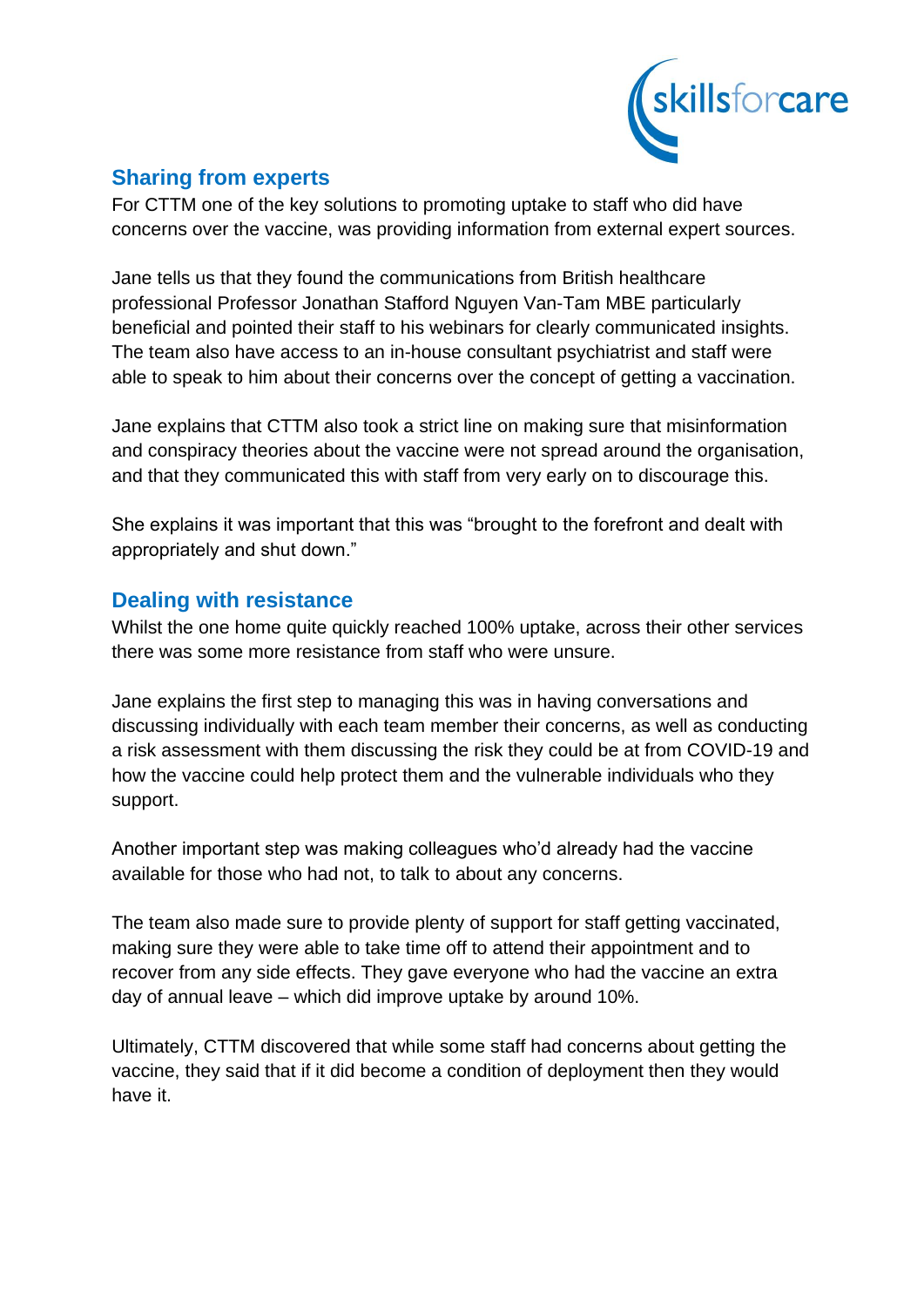

At the same time, the team were hearing from the people they support and their family members, saying that they didn't want to be supported by someone who hadn't been vaccinated.

This led to making the difficult decision early in the year to make vaccination a 'reasonable request' that unless a staff member had a medical exemption then they would need to be vaccinated.

## **Making the vaccine a condition of deployment**

Staff were given until 1 April to get their first vaccine. It had already been added as a requirement for new members of staff.

Some staff did choose not to get the vaccine and did have to leave the organisation. Jane explains that while they were sad to lose these team members, they respect everyone's personal decision. She says:

"We absolutely respect it's a personal choice, however having a learning disability increases the risk of serious illness or death from COVID-19.

"That's what heavily influenced our decision to say to staff we need you to do this, and we firmly believe it was a reasonable request because we wanted to protect the people who we support."

Jane also explains that they told all staff who resigned that if they did change their mind and decide to have the vaccine they would of course be welcomed back with open arms.

Now that vaccines have been made a condition of deployment for frontline care home staff across England, Jane explains that the Government guidelines which have since been released very much mirrors the steps they took at the time.

The organisation is now in a position where 99% of staff are vaccinated, where those who aren't have an exemption.

## **Be open and don't be worried**

CTTM's advice to other care providers about managing vaccination as a condition of deployment is to focus on open discussions, encourage plenty of communication about the topic, and don't be worried about tackling the spread of misinformation from any colleagues which could be causing challenges and influencing other colleagues.